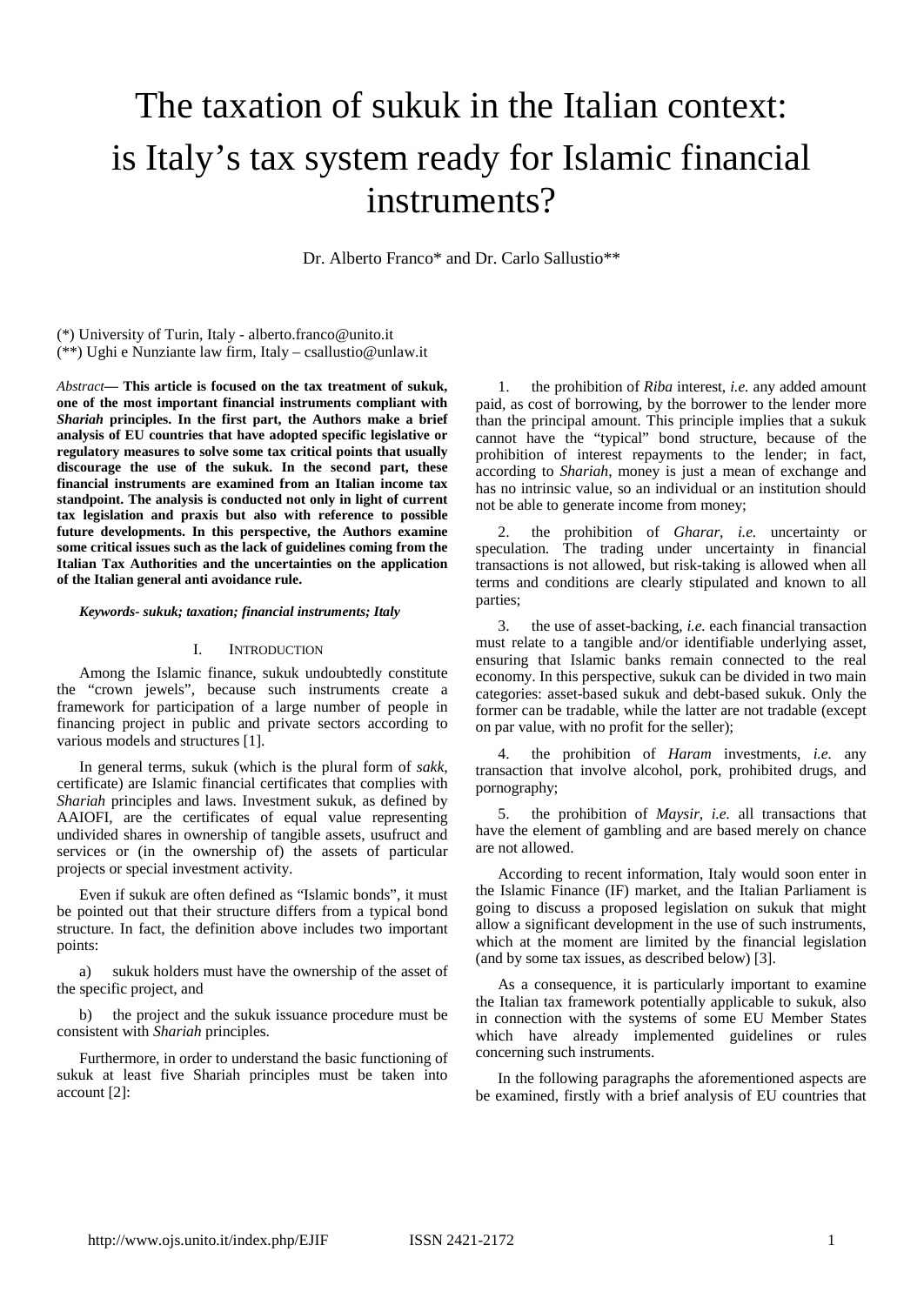1

have been adopted specific actions (legislative or regulatory) in order to set out a general perspective for the taxation of sukuk, then particular attention is paid to the Italian situation, also with reference to possible future development<sup>[1](#page-1-0)</sup>.

### II. TAXATION OF SUKUK AMONG THE EU: A "CONDITIONED" SUBSTANTIAL APPROACH

From a tax standpoint, the analysis of the sukuk treatment mainly concern two aspects:

a) the taxation of the sukuk remuneration in the hands of the holder, and

b) the deductibility of the sukuk remuneration paid by the sukuk issuer.

In fact, from a tax perspective, the treatment of interest and dividends is very different, due to the fact that, in general terms, the former are deductible from the taxable income of the payer and taxed in the hands of the recipient, while the latter are not deductible for the payer and they are taxed (even if with particular mechanisms in order to avoid double economic taxation, such as total or partial exemption) in the hands of the recipient.

Nevertheless, for some hybrid financial instruments there is also a mismatching problem. In fact, in case an instrument is considered by the legislation as a share for the issuer and as an obligation by the holder, it is possible that the remuneration would be non-deductible (as it is considered similar to a dividend) for the former and taxed as an interest from the latter. On the contrary, there would be also the non-taxation case, *e.g.*  a remuneration that is deducted as an interest by the payer, and it is fully or partially tax exempt (as a dividend) in the hands of the recipient.

<span id="page-1-2"></span>In light of the cases above, it is crystal clear the reason why some countries have issued specific rules and criteria in order to clarify the tax treatment of sukuk, also because the uncertainties in the taxation of such instrument could represent a significant obstacle to their development.

<span id="page-1-3"></span>In this respect, it is noteworthy to remark that two approaches can be recognized among European countries that have explicitly addressed the taxation of Islamic finance.

The first approach consists in providing only some clarification by the tax authorities, without issuing or modifying the relevant legislation on taxation of financial instruments, such as in Luxembourg and France.

With reference to Luxemburg, tax authorities admit that, if an income is substantially an interest, such income may be taxed according to its economic nature, *i.e.* as an interest, despite its legal form, only if certain conditions are met<sup>[2](#page-1-1)</sup>.

France has also adopted tax measures to promote Islamic finance. In 2009 French tax administration issued five Guidelines [5], which tend to make sukuk comparable to conventional bonds, and the remuneration paid to the holder comparable to interest, if certain conditions are met<sup>[3](#page-1-2)</sup>. After this first Guidelines, the French Tax Administration has put in place an industry consultation and has updated the criteria provided with the aforementioned document in 2010[4](#page-1-3); some further clarifications have also been provided in 2012 [8].

The second approach consists in adopting an *ad hoc* legislation on Islamic finance and sukuk, with significant innovations and modifications to the relevant tax rules. This approach has been followed by countries such as United Kingdom and Ireland.

- the contract between the parties must clearly demonstrate that the financier acquires the property to resell it, concurrently or within a period not exceeding six months, to his client;

- the contract must show separately the remuneration of the financier as a result of his intermediation, the benefit of the financier constituting the consideration for a deferred payment, the purchase price by the customer and the purchase price of the asset by the Financial resources;

- the benefit of the financier must be clearly explained, known and accepted by both parties to the contract;

- the benefit of the financier must be expressly designated as the consideration for the service rendered by the financier to the customer and which results from the actual deferral of payment made to the investor. For example, it may be a clause presenting the profit as "the consideration for the deferred payment granted to the buyer by the seller, the buyer undertaking to pay the seller the profit until the date of Final reimbursement ";

as for the accounting and tax treatment, the profit must be spread by the financier on a straight-line basis over the deferred payment period, regardless of the repayments made [4].

<sup>3</sup> More in detail, if all the following conditions are met, sukuk could be considered to be debt instruments and t the remuneration could be deductible the taxable income of the issuer:

(i) sukuk should entitle their owners to be reimbursed before the shareholders of the issuer;

(ii) sukuk should not grant any voting right or any right in the liquidation profits to them;

(iii) the amount of the remuneration paid to investors should be based on the underlying asset and remain limited to a market rate with a markup; (iv) the reimbursement of sukuk may be partial [6].

<sup>4</sup> Guideline 4 FE/S2/10 of 24th August 2010. The 2010 Guidelines analyze a specific type of sukuk, the sukuk *ijara* (i.e., the sukuk involving the lease of an asset), and they adopt the same approach of the 2009 Guidelines. More in detail, according to the 2010 Guidelines the income distributed to sukuk *ijara* holders is considered interest income if the sukuk *ijara* qualifies as a debt instrument under French tax law, and a sukuk *ijara* will qualify as a debt instrument for French tax purposes only if

- the holders are repaid in the event of liquidation or insolvency proceedings before the partners/shareholders and equity holders of the issuing entity;

- the holders do not benefit from the rights generally attributed to shareholders and as such have neither voting rights nor rights to a liquidation dividend in the event of the liquidation or winding up of the issuing entity (except in the event where the sukuk *ijara* would be converted into equity rights);

- the income received by the holder depends on the revenues generated by the financed assets or the results of operations of the issuing entity, but this income must be capped at a recognized market rate (Euribor, Libor, etc.) plus a determinable margin. The income distributed to the holders may be nil depending on the profits of the issuing entity or the return on the assets. However, an income target may be specified to the holders; and

- the principal of the sukuk *ijara* may be repaid only in part in the event where the value of the financed assets has fallen, but the right to the repayment of the principal may only be reduced proportionally to this decline in asset value.

On the contrary, if one or more of the previous conditions were not met, the sukuk *ijara* would qualify as an equity instrument, and consequently the remuneration paid to the holder would be deemed be a dividend [7].

-

<span id="page-1-0"></span><sup>&</sup>lt;sup>1</sup> Please note that the following analysis relates only to direct taxation aspects from an Italian and comparative standpoint. Also, cross-border issues are not considered.

<span id="page-1-1"></span><sup>2</sup> In particular, this approach is allowed only if all the following conditions are met: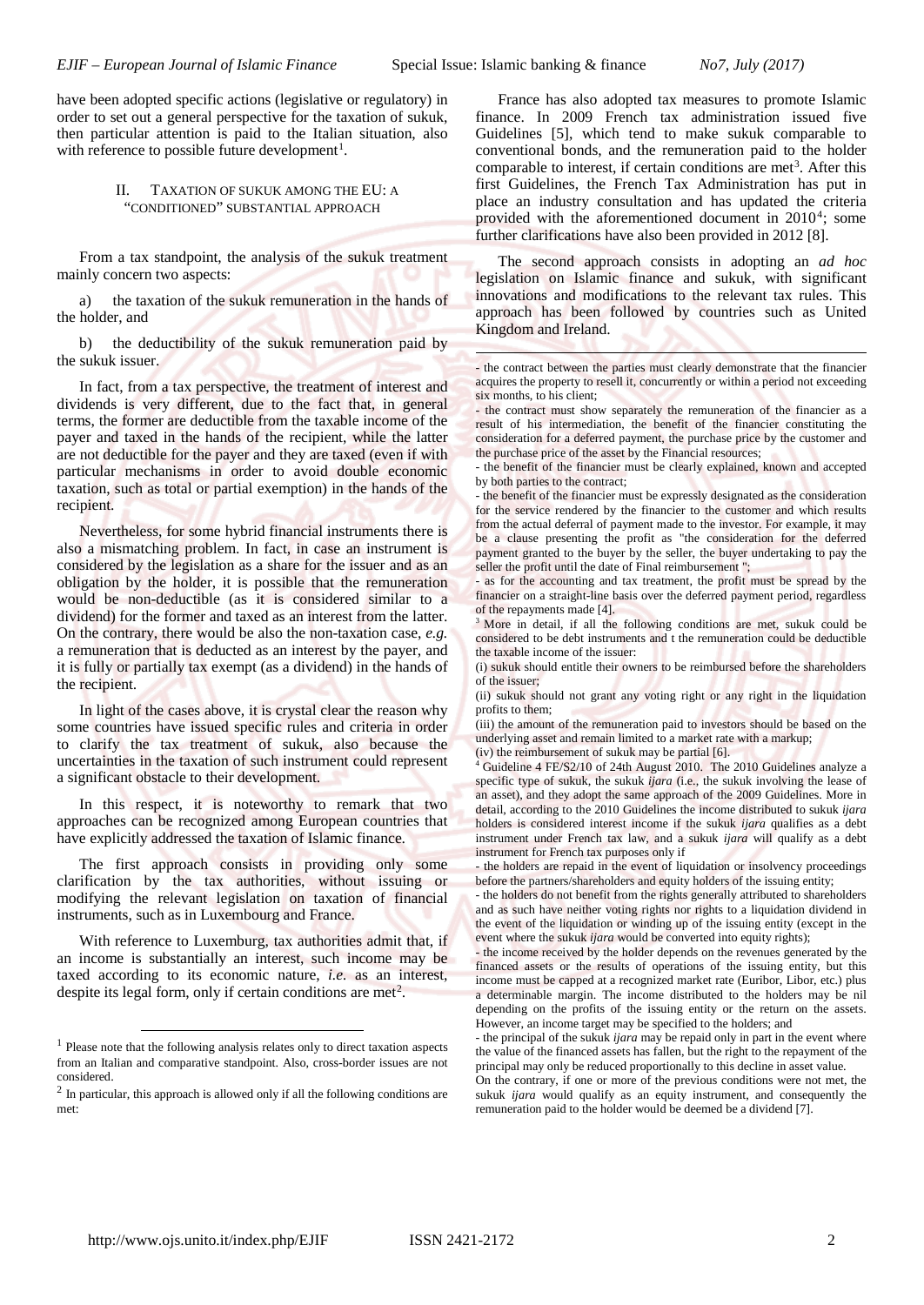As for United Kingdom, the UK legislation has adopted *ad hoc* tax rules generally based on the substance, rather than on legal form. An update of the legislation was necessary due to the absence of a doctrine on substance-over-form in UK tax law: in fact, such country generally taxes transactions according to their legal form "*so the legal manner in which a transaction is structured and documented determines the taxation of that structure, unless there is a specific statutory provision to the contrary*" [9].

Such rules establish a category of transactions called "alternative finance arrangements" which embraces sukuk and several other transactions (*murabaha*, *mudaraba*, *musharaka* and other financial structures). In order to avoid abuses, these provisions are used in duly substantiated cases, in which the borrower effectively receives financial funding from a bank or by a person duly authorized to carry out lending activities.

The corollary of this substance-over-form principle entails that the proceeds from the Islamic finance transactions are treated, for tax purposes, in the same way as interest paid in consideration of a loan<sup>[5](#page-2-0)</sup>. In fact, also in the UK tax system, provided that certain conditions are met a sukuk is treated as a security for corporation and income tax purposes<sup>[6](#page-2-1)</sup>.

This puts this financial instrument in the same position of a classical securitization, because the withholding tax is not applicable.

In particular, the proceeds deriving from *murahaba* operations shall qualify as income assimilated to the interests (and subjected to the same tax regime), as fruits resulting from commissioning available to an economic capital, rather the same way as capital gains. Same treatment is provided to income arising from operation of *mudaraba*, which, although resulting from a form of joint venture, are not treated as dividends or profits from investments, but also fall between the income and similar interests. The tax assimilation is now complete, because to incomes from Islamic finance are subjected to the same provisions concerning similar financial instruments and involving withholding taxes, transfer pricing, etc. [10].

<span id="page-2-1"></span> $<sup>6</sup>$  In particular, those provisions apply to arrangements if:</sup>

– they provide for a person (the holder) to pay a sum of money (the capital) to another (the issuer);

– they identify assets, or a class of assets, that the issuer will acquire to generate income or gains directly or

indirectly (the bond assets);

1

– they have a specified life (the bond term);

– the issuer undertakes to: dispose at the end of the bond term of any bond assets which are still in the issuer's possession; make a repayment of the capital (the redemption payment) to the holder during or at the end of the bond term (whether or not in instalments); and pay to the holder other amounts on one or more occasions during or at the end of the bond term

(additional payments);

<span id="page-2-2"></span>– the additional payments do not exceed a reasonable commercial return on a loan of the capital;

– the issuer arranges for the bond assets to be managed with a view to generating income sufficient to pay the redemption payment and the additional payments;

Ireland has also introduced a specific legislation concerning sukuk and other transaction (*murabaha*, *musharaka*, and *mudaraba*). More in detail, the Finance Act 2010 has provided that, with reference to sukuk, the investment return will be treated for purposes of Irish tax law as if it was interest on a security, and the investment return will be charged to tax accordingly, only if certain conditions are met [12].

In light of the above, both with reference to the taxation of sukuk in the hands of the holder and to the tax deductibility of the sukuk remuneration paid by the issuer, the main issue in all the countries which address this topic seems to be whether, and under which circumstances, the economic substance or the juridical form prevails.

In the above-mentioned countries, the prevailing approach seems to be a "conditioned" substantial approach. In other words, those countries generally allow a substance-based taxation of IF instruments (also because a taxation based merely on the legal form is seen as potentially distortive) but only if certain condition are met, in order – mainly – to prevent possible tax avoidance by the abuse of this approach and to avoid (positive or negative) discriminations among financial instruments.

From an Italian standpoint, bearing in mind that no clarification has been given so far on IF instruments (neither from the tax administration nor via ad hoc legislation), the general rules on taxation of financial instruments would apply. As a consequence, in the next paragraphs the Italian tax treatment of financial instrument issuers and holders is examined, in order to point out some considerations about the taxation of sukuk in such context.

## III. THE ITALIAN TAX FRAMEWORK FOR FINANCIAL INSTRUMENTS

As mentioned above, while several European jurisdictions, as described in the previous paragraph, have taken actions to encourage the development of *Shariah*-compliant transactions also by means of a non-discriminating tax framework<sup>[7](#page-2-2)</sup>, Italy has not adopted so far neither specific legislative provisions nor explicit clarifications (in form of circular letter or resolutions) by tax administration, even if a law proposal has been recently filed with the Italian Chamber of Deputies [14]. Therefore, from an Italian perspective the tax treatment of sukuk must be determined according to the general rules applicable to financial instruments [15].

While other tax systems (such as Anglo-Saxon and Northern Europe countries) provide for a unique income category of financial income, without any further division or partition [16], under the Italian income tax code (*Testo unico* 

1

<span id="page-2-0"></span><sup>&</sup>lt;sup>5</sup> Changes in the UK legislation have been implemented by stages. The first significant change happened in 2003: the Finance Act 2003 introduced some reliefs in order to prevent multiple payment of Stamp Duty Land Tax on Islamic mortgages. Afterwards, the Finance Acts 2005 and 2006 have been implemented further measures directed to put other Islamic products on the same tax footing as their conventional counterparts. Moreover, the Finance Act 2007 has clarified the tax framework of sukuk.

In particular, the Section 53 of the Finance Act 2007 provides that the payments made by a customer to a sukuk issuer, other than the amounts paid for the customer's gradual acquisition of the beneficial interest in the property, is treated as an alternative finance return and consequently taxed as interest.

<sup>–</sup> the holder is able to transfer its rights under the arrangements to another person (who becomes the holder as a result of the transfer);

<sup>–</sup> the arrangements are listed on a recognized stock exchange; and

<sup>–</sup> the arrangements are treated in accordance with international accounting standards, wholly or partly, as a financial liability of the issuer [11].

<sup>7</sup> Different jurisdictions have taken action in order to enable the execution of transactions in line with the dictates of *Shariah* through the preparation of a favorable regulatory framework, both in legal and tax. The UK was the first European jurisdiction to adapt its tax legislation in order to allow the execution of transactions in line with the precepts of *Shariah* [13].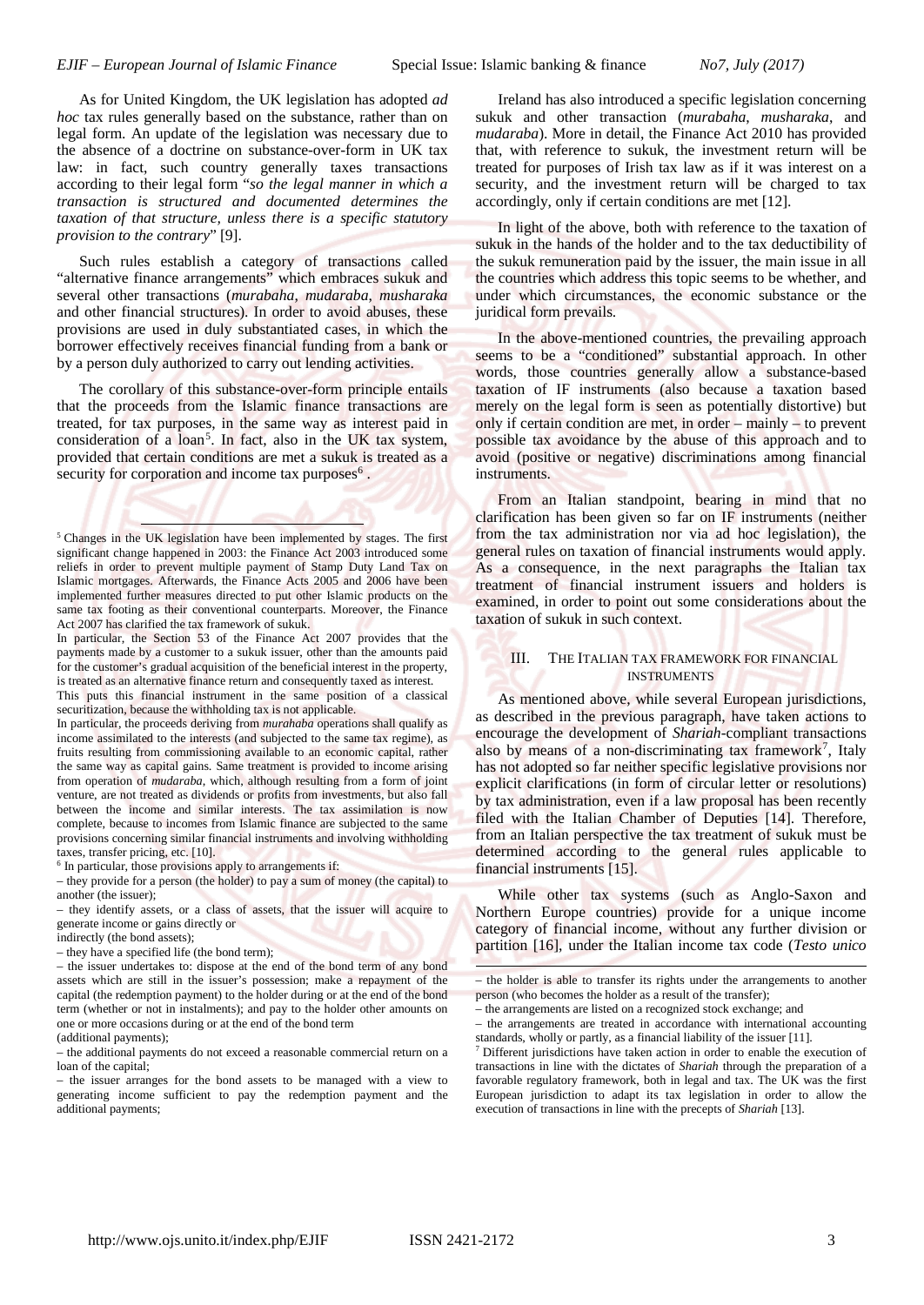*delle imposte sui redditi*, TUIR) taxation of financial income for non-business subjects is based on two income categories, depending on the "static" or "dynamic" use of capital. More in detail, the first is considered "investment income" or "income from capital" (*redditi di capitale*), and it includes all the income derived by a mere "static" use of the capital, as interest and dividends, in which the remuneration is the consequence of the productivity of the capital. On the other hand, the "dynamic" use of capital refers to those cases in which the emersion of positive or negative differences in dependence on an uncertain event is possible, such as capital gains and losses (Art. 44, par. 1, letter h, TUIR).

On the contrary, for business entities income from capital and capital gains/losses are generally included in the determination of the taxable income, as all the income derived in a business activity is considered business income and it is subject to corporate income tax.

In light of the considerations made above, the main issue seems mostly related to the investment income category, due to the fact that from tax purposes it is crucial to ascertain when, and under which conditions, a sukuk remuneration is considered as a dividend or as an interest, and the criteria for the deductibility of the sukuk remuneration from the issuer's taxable income.

### *A. Taxation of investment income: interest versus dividends*

This category includes both income from investment in companies and other entities (such as dividends) and interest and other income arising from loans and other forms of capital deployment (obligations, bonds, certificates, etc.).

The determination of the taxable income for such category is based on two main principles: non-deductibility of the production expenses (*e.g.*, bank fees) or capital losses, and taxation at the time of the receipt and not on an accrual basis (*i.e.*, income is taxed only at the time of the payment in the hands of the securities holder). However, apart from the two general principles above, it is worth noting that, even if interests and dividends are included in the same income category, they are subject to tax according different rules.

More in detail, dividends derived by individual shareholders are subject to tax depending on whether the participation is held in a business capacity or not.

In the first case, such dividends are exempt for 50.28%, and they are subject to individual income tax (*Imposta sul reddito delle persone fisiche*, IRPEF) at a progressive tax rate<sup>[8](#page-3-0)</sup> only for the 49.72% of the amount, irrespective to the percentage of the voting power or of the capital owned in the company.

On the contrary, in the second case (*i.e.*, individual shareholders not holding the participation in a business

j

From EUR 55,001 to EUR 75,000: 41%

capacity) the tax treatment depends on the percentage of voting power and/or the capital owned by the shareholder:

if the shareholder owns more than 20% of the voting power (2% for listed companies) or 25% of the capital (5% for listed companies), the same regime of partial exemption above described would apply;

b) if the shareholder owns less than the percentages mentioned in the previous point, dividends distributed are subject to a 26% final withholding tax.

As for interests arising from loans and other forms of capital deployment, they are generally subject to a 26% final withholding tax (Article 26 of the Presidential Decree n° 600/1[9](#page-3-1)73 and Law Decree n° 66/2014)<sup>9</sup>.

Furthermore, specific rules apply to hybrid securities. From a tax perspective, it must be ascertained if a hybrid security can be included into one of the following type:

a) *financial instruments similar to shares*, if their remuneration is totally linked to participation to the economic results of the issuer. In that case, the proceeds are treated as dividends in the hands of the recipient, while for the issuer the remuneration paid would be non-deductible as it is considered similar to a distribution of profits to shareholders (Article 44, par. 2, letter a, TUIR);

b) *financial instruments similar to bonds*, if the issuer has an unconditional obligation to pay at maturity an amount not less than that amount received for the subscription, and if the holder has no direct or indirect participation in the management or control of the business or the deal for which such securities have been issued (Art. 44, par. 2, letter c, n° 2, TUIR).

In case a hybrid security cannot be included in one of the two categories above, it is classified among the so-called "atypical securities" (*titoli atipici*), if the dependence on the financial results of the issuing company is partial, and so they are neither shares (or similar to shares) nor bonds (or similar to bonds) (Article 5 of Law Decree 30 September 1983 n° 512). The proceeds deriving by such financial instruments are subject to a 26% final withholding tax.

Furthermore, for corporation and business entities, interest and dividend received are included in the determination of the taxable income, as according to article 81, TUIR all the income derived in a business activity is included in the business income and it is subject to corporate income tax *(Imposta sul reddito delle società*, IRES, whose current rate is 24%). However, while interest expenses are fully taxed (on an accrual basis) in the hands of the recipient, dividends and other income from financial instruments similar to shares <sup>[10](#page-3-2)</sup> that are not

1

- remuneration on securities, financial instruments and contracts of silent partnership or joint ventures, limited to 95% of their non-deductible portion; - remuneration on securities and financial instruments, even not similar to shares but to the extent they are not deductible in the hands of the issuer,

<span id="page-3-2"></span><span id="page-3-1"></span><span id="page-3-0"></span><sup>8</sup> The IRPEF rates are the following (art. 11, TUIR):

Up to EUR 15,000: 23%

From EUR 15,001 to EUR 28,000: 27% From EUR 28,001 to EUR 55,000: 38%

Over EUR 75,000: 43%

<sup>9</sup> Moreover, a reduced rate (12.5%) would apply to bonds issued by the Italian government, EU Member States or states that allow an adequate exchange of information with the Italian tax authorities.

<sup>10</sup> This treatment also applies to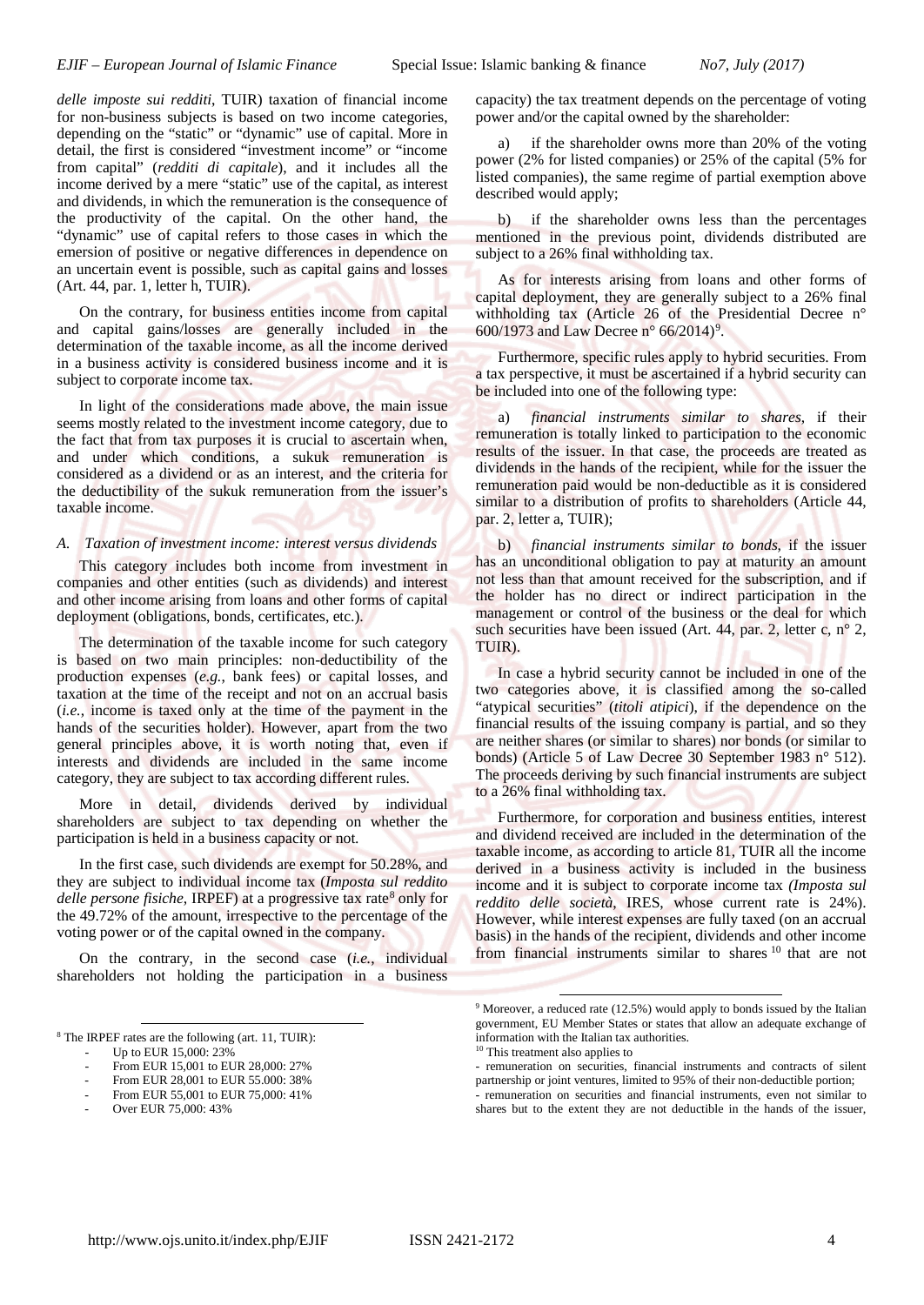considered equity-like securities for tax purposes, and to the extent that they are not deductible in the hands of the issuer, are 95% exempt, and so they are generally subject to tax (at the time of the payment) only on 5% of the amount received (Article 89, TUIR).

#### *B. The deductibility of the remuneration paid by the issuer*

As mentioned in the previous paragraphs, also in the Italian tax system dividends are not deductible from the taxable income, while interests are in principle deductible, even if certain limitations would apply.

To this extent, TUIR provides that is not deductible any kind of remuneration due on securities and financial instruments, for the portion of it that directly or indirectly involves the participation to the economic results of the issuer or other companies in the same group, or the specific business activity for which the financial instruments were issued (Article 109, par. 9, letter a, TUIR).

On the contrary, interest expenses are in principle deductible from the payer's taxable income, although some limitations apply. In particular, for corporate entities interest expenses are fully deductible up to an amount equal to interest income accrued in the same tax period, but the excess over that amount is deductible, in brief, to the extent of 30% of the company's earnings before interest, taxes, depreciations and amortizations (EBITDA). Any excess of interest expenses over the 30% of EBITDA may be carried forward for deduction in the following tax periods, and it would be deductible if interests in such tax periods are less than 30% of EBITDA (unless some cases in which happens a change of control and/or the company's business purpose) $11$ .

Furthermore, it is important to remark that interest paid by banks and other financial institutions are fully deductible, while interest paid by insurance companies, parent companies of insurance groups and qualifying investment fund management companies are deductible up to 96% of their total amount.

## IV. THE TAX FRAMEWORK FOR SUKUK HOLDERS IN THE ITALIAN CONTEXT

In light of the Italian tax framework for financial instruments described above, it is possible to point out some considerations on the tax treatment of sukuk based on the aforementioned general principles and rules.

In this respect, a sukuk can produce in principle two types of income:

a) income from capital, as for the remuneration (periodic or not) derived by the capital contribution made by the sukuk holder;

b) capital gain/loss (as "miscellaneous income of financial nature") as for the proceed deriving from the sale, the disposal or the redemption of sukuk $12$ .

The main tax issues of sukuk seem to be related to the qualification of their remuneration among the investment income category, so it is noteworthy to focus on the letter (a) above, *i.e.* if the remuneration of the capital contribution can be qualified as an interest, as a dividend or as a profit from "atypical security", as defined by the Italian tax rules.

As briefly mentioned before, the prohibition of *Riba* imply that interest is necessarily replaced with a profit and a losssharing principle, so it means that any remuneration must be earned from an effective commercial trading. Furthermore, there is no guarantee on the return, because risk and profit must be shared equally between the parties of the transaction.

It is noteworthy to remark that the Italian rule described above consider as non-deductible those proceeds paid in connection with a (direct or indirect) participation to the economic result of the issuer and/or a specific activity carried out, because such proceeds are considered as dividends for the issuer.

This criterion can be a serious obstacle to the deductibility of the remuneration paid with reference to the sukuk in the Italian context, because, to the extent that sukuk do qualify as "*undivided shares in ownership of tangible assets, usufruct and services or (in the ownership of) the assets of particular projects or special investment activity*", as defined by AAIOFI, the proceeds paid in connection with sukuk could be considered non-deductible because they represent a participation to the issuer's results or in a specific activity. In this perspective, such remuneration would be taxed as a dividend in the hands of the sukuk holder, and so it can be partially (or almost fully, in case of intercompany payments) exempt for the recipient.

However, it must be also taken into account that in some cases even financial instruments linked to the economic results of the issuer are not considered similar to shares and consequently their remuneration is deductible as an interest for the issuer (and taxed accordingly for the recipient). This is the case, for example, of those instruments whose yield is predetermined at a certain rate, but the perception of the remuneration depends on the existence of profits or on the actual distribution of dividends by the issuer.

Also, it must not be *a priori* excluded that, even if the legal form of some Islamic finance structures does not allow the payment of an interest to the lender, from a substantial standpoint the remuneration could be structured in order to be a *de facto* interest, at least from a tax standpoint, and so it would be subject to tax accordingly.

Therefore, as a conclusive remark, even if at first glance – due to their definition itself – sukuk seem to be included among the financial instruments similar to shares from an Italian tax standpoint, a deeper analysis is required in order to

1

j

limited to 95% of the (possible) quota corresponding to the participation to the economic results of the issuer.

<span id="page-4-1"></span><span id="page-4-0"></span><sup>&</sup>lt;sup>11</sup> For taxpayers subject to IRPEF (individuals acting in a business capacity and partnerships) such limitation does not apply, while interest are deductible only if they are related to the business activity and to the extent of the ratio between taxable revenues and total revenues.

<sup>&</sup>lt;sup>12</sup> In case this gain cannot be regarded as an income from capital, as for instance in a zero coupon bond structure.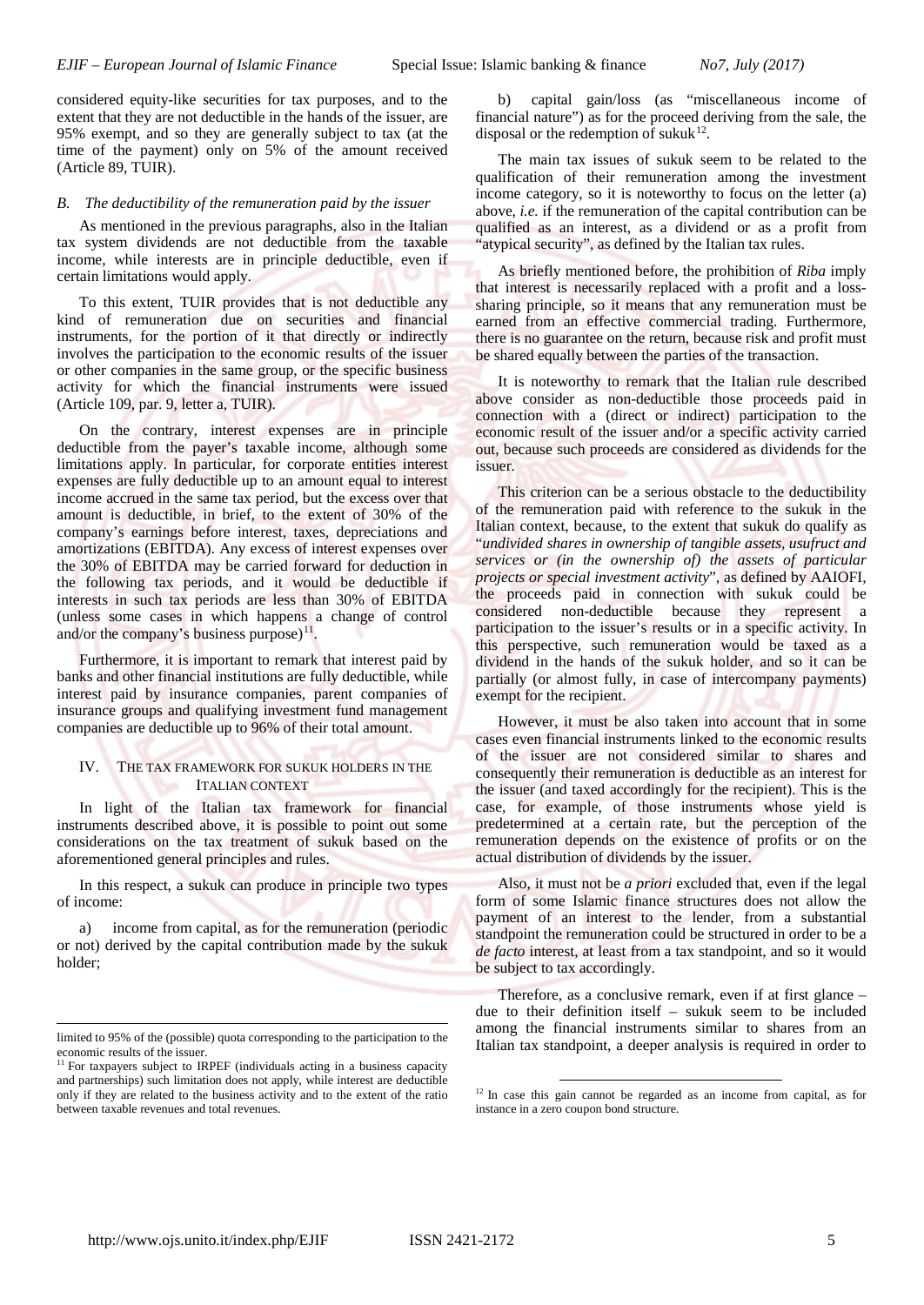determine the correct qualification of such instrument in the tax legislation applicable to the issuer and to the holder.

#### V. CONCLUSIVE REMARKS

In light of the analysis made in the previous paragraphs, it is clear that in order to classify a sukuk as similar to shares or not, it must necessarily be taken into account not only the legal form of the financial instrument, but also the economic and financial effects for the issuer and the holder.

In this perspective, it can be said that Italian tax legislation has already a rather substantial approach for all financial instruments, so the introduction of sukuk as a "new" (at least, for the Italian system) category of financial instruments should follow the same criteria provided for the other financial instruments.

This does not necessarily mean that a possible introduction of sukuk would be "plain vanilla" for the Italian tax context. Even if the substantial effects of the financial instruments are considered in order to determine the appropriate taxation, it is worth noting that several classification problems for hybrid financial instruments still remain in the Italian tax system, due to, for example, the lack of sufficient official guidelines.

This uncertainty can constitute an obstacle to the IF development in Italy, also because the Italian tax administration could have the power to recharacterize one or more transactions (including sukuk) in case it does not agree with the qualification given by the sukuk issuer/holder (*e.g.*, the issuer considered that the remuneration is not linked to its economic results, while tax authorities considered that it is).

Moreover, tax authorities can also recharacterize one or more transactions when they fall within the scope of the general anti avoidance rule contained in article 10-*bis* of Law 212/2000, according to which one or more transactions can constitute "abuse of law" if they are formally consistent with tax law but there is no economic substance, *i.e.* they don't generate significant effects other than tax savings and they are not justified by valid and non-marginal non-tax reasons. In this perspective, it would be interesting to determine if non-tax reason different from economic reason, such as the compliance with *Shariah*'s principles and laws, could be considered nonmarginal reasons which are suitable to justify a deviation to the "normal" juridical form and consequently do not lead to an "abuse of law".

With reference to possible future developments from a tax standpoint, as mentioned in the first paragraph, a law proposal on Islamic finance has recently been presented to the Chamber of Deputies; such proposal considers the tax treatment of certain transactions (in particular, *murabaha*, *ijara* and *istisna'a*) and also addresses the tax issues related to sukuk. If the aforementioned proposal will be approved by the Italian Parliament, it is undoubtedly going to remove some uncertainty in the field of the taxation of these financial instruments.

<span id="page-5-0"></span>In the meantime, or in case the future legislation on sukuk will not explicitly address all the relevant tax aspects, in order to clarify the Italian tax treatment for a possible sukuk transaction and remove all the related uncertainties, one possibility for the parties involved in a sukuk transaction can also be the submission of a tax ruling request to the tax administration, also because the interpretation provided is binding on tax authorities and consequently all the tax issues could be solved in advance<sup>13</sup>.

#### **REFERENCES**

- [1] P. P. Biancone and M. Z. Shakhatreh, "Using Islamic Finance for Infrastructure Projects in Non-Muslim Countries", in EJIF – European Journal of Islamic Finance n° 2, April 2015, p. 2.
- [2] P. P. Biancone and M. Z. Shakhatreh, "Using Islamic Finance for Infrastructure Projects in Non-Muslim Countries", in EJIF – European Journal of Islamic Finance n° 2, April 2015, p. 2.
	- [3] S. Filippetti, "L'Italia stringe per il debutto del BTp "islamico"", in Il Sole 24 Ore, 8 March 2017, p. 27.
	- [4] In this respect see Gouvernement du Grand-Duché de Luxembourg, Administration des contributions directes, Circulaire du directeur des contributions L.G.-A n° 55 du 12 janvier 2010, par. 2.2. For the Luxemburg Islamic finance tax framework see also N. Muller, J. Van Den Berg, "Clarification of Tax Treatment of Certain Islamic Finance Products", in Derivatives. & Financial Instruments IBFD n. 2/2010; A. Barbiero, "Lussemburgo - Islamic bond e fisco", in Commercio Internazionale 12/2010, pp. 43 ss.
	- [5] Guidelines FE/09, entered into force on 25th February 2009, and especially Title 2 of Guideline 4 concern the tax aspects of sukuk.
	- [6] B. Delaigue, A. Reillac, "France Adopts Tax Measures to Promote Islamic Finance", in European Taxation, May 2009, p. 287
	- [7] A. De Brosses, F. Burnat, "France Islamic Finance", in Derivatives & Financial Instruments, September/October 2010, p. 38.
	- [8] Document BOI-DJC-FIN-20-20120912
	- [9] J. Cape, "General Legal Framework Applicable to the Taxation of Islamic Finance", Derivatives & Financial Instruments IBFD, September/October 2010, p. 40.
- [10] A. Mashayekhi, R. Hicks, A. Rahman, A. Ravalia, "Islamic finance in the UK: regulation and challenges (Vol. 9)", London: Financial Services Authority, 2007.
- [11] J. Cape, "General Legal Framework Applicable to the Taxation of Islamic Finance", in Derivatives & Financial Instruments IBFD, September/October 2010, p. 43.
- [12] P. Maher, P. Mcqueston, "Ireland Tax Treatment of Islamic Finance Products", in Derivatives & Financial Instruments IBFD, September/October 2010, p. 49.
- [13] P. P. Biancone, "Finanza islamica e impatti fiscali, lo stato dell'arte in Italia", in Amministrazione & Finanza n° 8-9/2016, p. 25.
- [14] G. Ursino, "L'Italia si gioca la carta del BTp Sukuk", in Plus24 Il Sole 24 Ore, 6th May 2017, p. 23.
- [15] For a detailed analysis in English language of Italian financial income taxation and deductibility rules see G. Gallo, "Italy-Individual Taxation", Country Surveys IBFD (www.ibfd.org), and G. Gallo, "Italy - Corporate Taxation", Country Surveys IBFD (www.ibfd.org).
- [16] A. Marinello, "I regimi di tassazione dei redditi di natura finanziaria", in F. Marchetti (editor), "I redditi finanziari. Determinazione della categoria e prospettive di riforma", Aracne, Canterano (RM), p. 87.

<sup>13</sup> The answer from the Italian tax authorities generally takes 90 days.

1